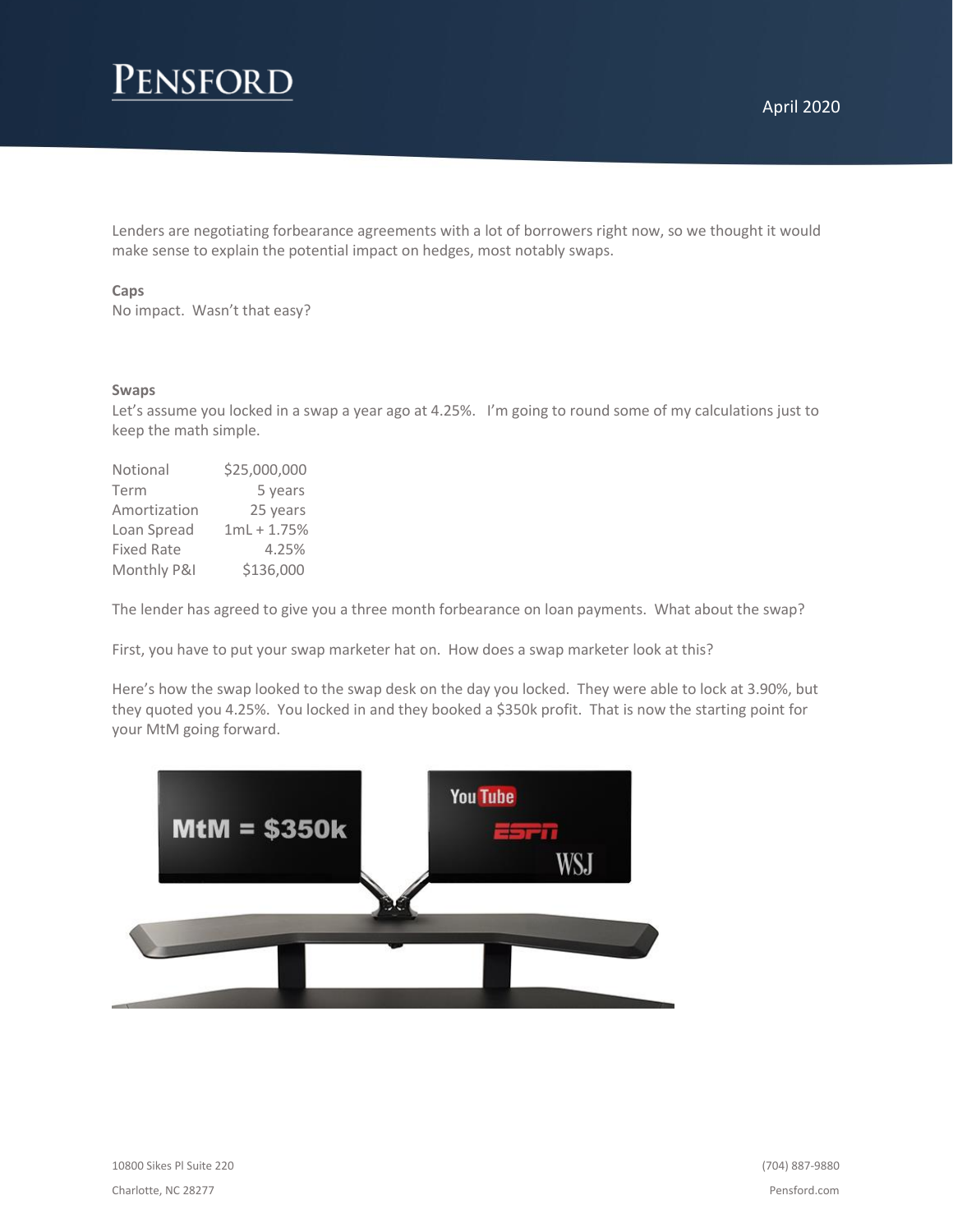# Pensford

You and your banker call the swap desk together to discuss modifying the swap. The swap marketer pulls up your swap. Rates have plunged, so the MtM is now \$1.8mm. Nearly \$350k of this is from the revenue they generated when you locked.



When it comes to a modification, the swap desk really doesn't really care about matching payments, amortization, maturity, etc. The swap desk takes its cues from the loan side of the house. What they really care about is making sure that MtM matches. They pull the existing swap up on their left monitor, and the modified swap up on the right monitor, and solve for the MtM.



If you change something over *here*, they will change something over *there* in order to make the MtM's match. Let's say they try to model it up where you skip three payments, the MtM might look like the next image. Notice how this results in a \$200k *lower* MtM. If they modified the swap that way, they would book a \$200k loss.

10800 Sikes Pl Suite 220 Charlotte, NC 28277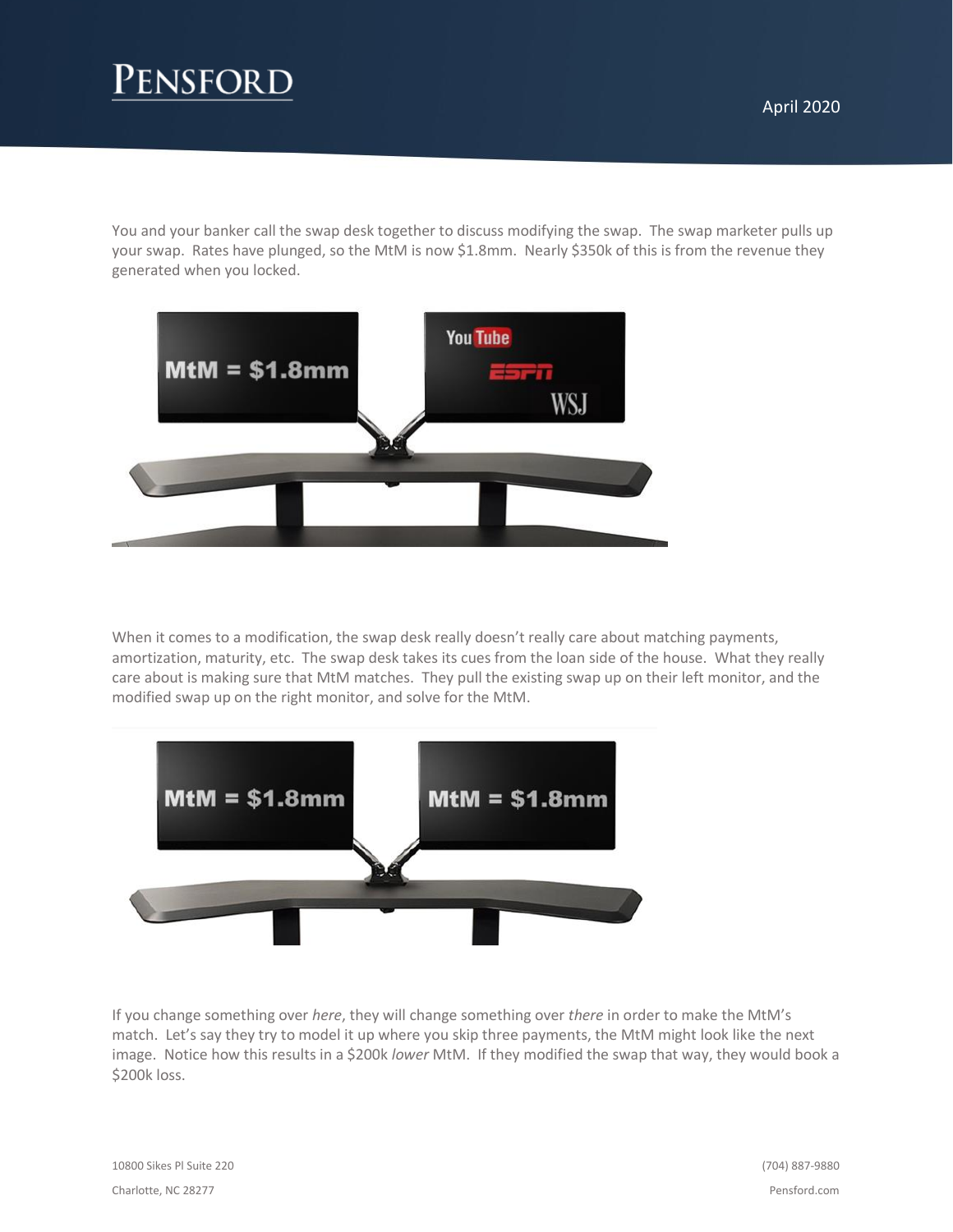

Since swap desks are not in the business of losing money, they won't agree to this. If you make a change over *here*, they will make a change over *there* to compensate for the loss. Most commonly, this is done through a higher rate. "Yes, we can skip three months of payments but we need to increase your rate from 4.25% to 4.45%. Does that work for you?" Here's what their trading screens look like in that scenario. Everyone is happy again.



But not only are swap desks not in the business of losing money, they are in the business of making money. When it comes to a modification, what they usually do is something more like this. "Yes, we can skip three months of payments but we need to increase your rate from 4.25% to 4.65%. Does that work for you?"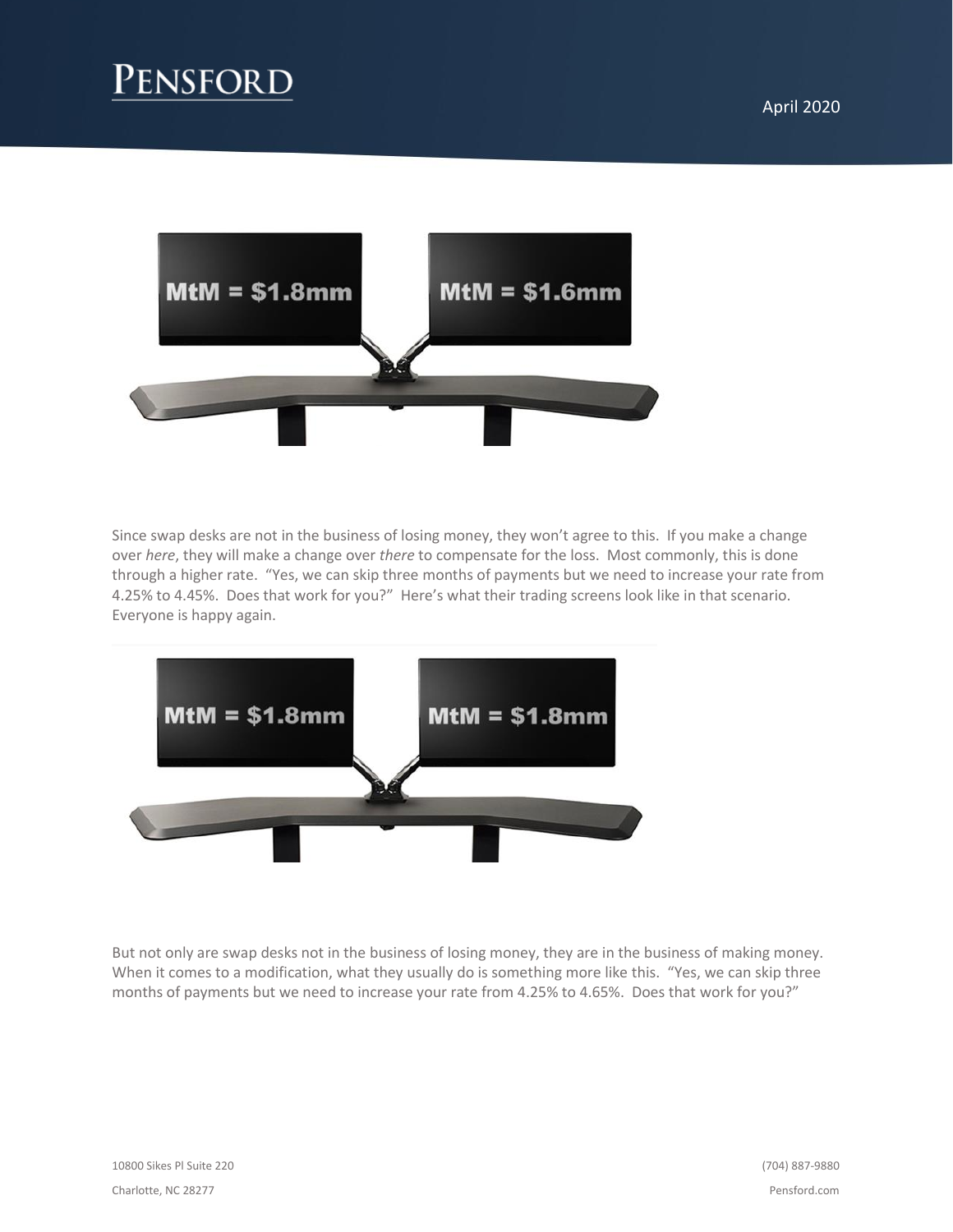# **ENSFORD**



In this scenario, the swap desk generated an additional \$200k of swap revenue.

Every time you modify a swap, it is an opportunity for the swap desk to generate additional revenue. Banks may choose to not generate swap revenue since these are unusual times, but at least be aware that a modification could result in additional revenue.

### **OK, so now what?**

The swap desk will take its instructions from the loan side of the house. Your lender will call the swap desk, ask about the potential impact, and then report back. But the swap desk will not be the one driving the decision, your lender will be.

Negotiate with your lender first, *then* account for the impact on the swap.

Before we examine the potential impact on the swap, it's important to remember that a swap payment is actually separate from the loan payment.

The swap payment is just a net of fixed rate vs floating rate. In our example, here's the monthly payment for just the swap when 1 month LIBOR is 1.00%.

Swap Payment = 4.25% - (LIBOR + 1.75%) Swap Payment = 4.25% - (1.00% + 1.75%) Swap Payment = 4.25% - 2.75% Swap Payment = 1.50%

The net interest payment on the swap this month is 1.50%. Here's the math for the actual payment.

Outstanding Principal \* Net Rate Difference \* # of days in the month/360

Swap Payment = \$24.5mm \* 1.50% \* 30/360 Swap Payment = \$30,625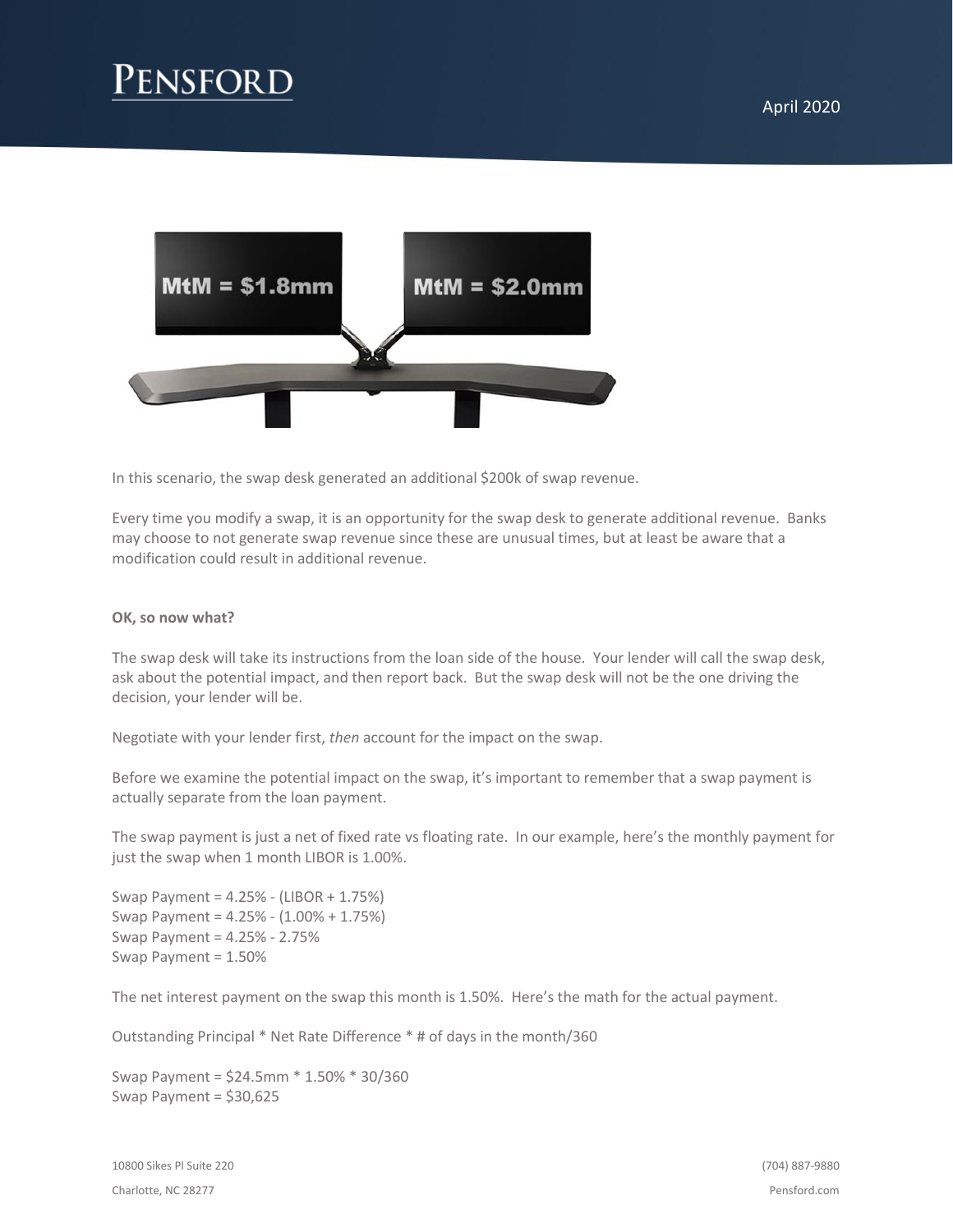## ENSFORD

What you would normally pay this month is actually the combination of a floating rate loan payment combined with a swap payment.

Breakdown of a monthly loan payment Principal  $\frac{1}{2}$  47,500 Floating Interest \$ 57,300 Loan Payment \$104,800

Breakdown of monthly swap payment Fixed \$88,500 Floating \$ 57,300 Total \$ 31,200

Total Monthly P&I is \$104,800 + \$31,200 = \$136,000

If the lender says, "Go ahead and skip the loan payments for the next three months", you don't have to pay the \$104,800 each month for the next three months. That's over \$300k over the next 90 days. This is exactly the reason why you work so hard to maintain a good relationship with your lenders.

But the swap still has to be accounted for. There are two main options I can think of off the top of my head.

*Option 1 - Keep making the swap payment during forbearance period*

Breakdown of monthly swap payment Fixed  $$88,500$ Floating \$ 57,300 Total \$ 31,200

You may be comfortable paying \$31k instead of \$136k each month and decide to just keep making the swap payments.

This will be even more attractive for those that have locked a swap in recently. Let's say instead of a 4.25% fixed rate, you have a 3.00% fixed rate.

Breakdown of monthly swap payment Fixed  $$62,500$ Floating \$ 57,300 Total \$ 5,200

You only have to pay \$5,200 this month to keep the swap current and avoid the hassle/transaction cost of a modification. I suspect a lot of borrowers with relatively new swaps will go this route.